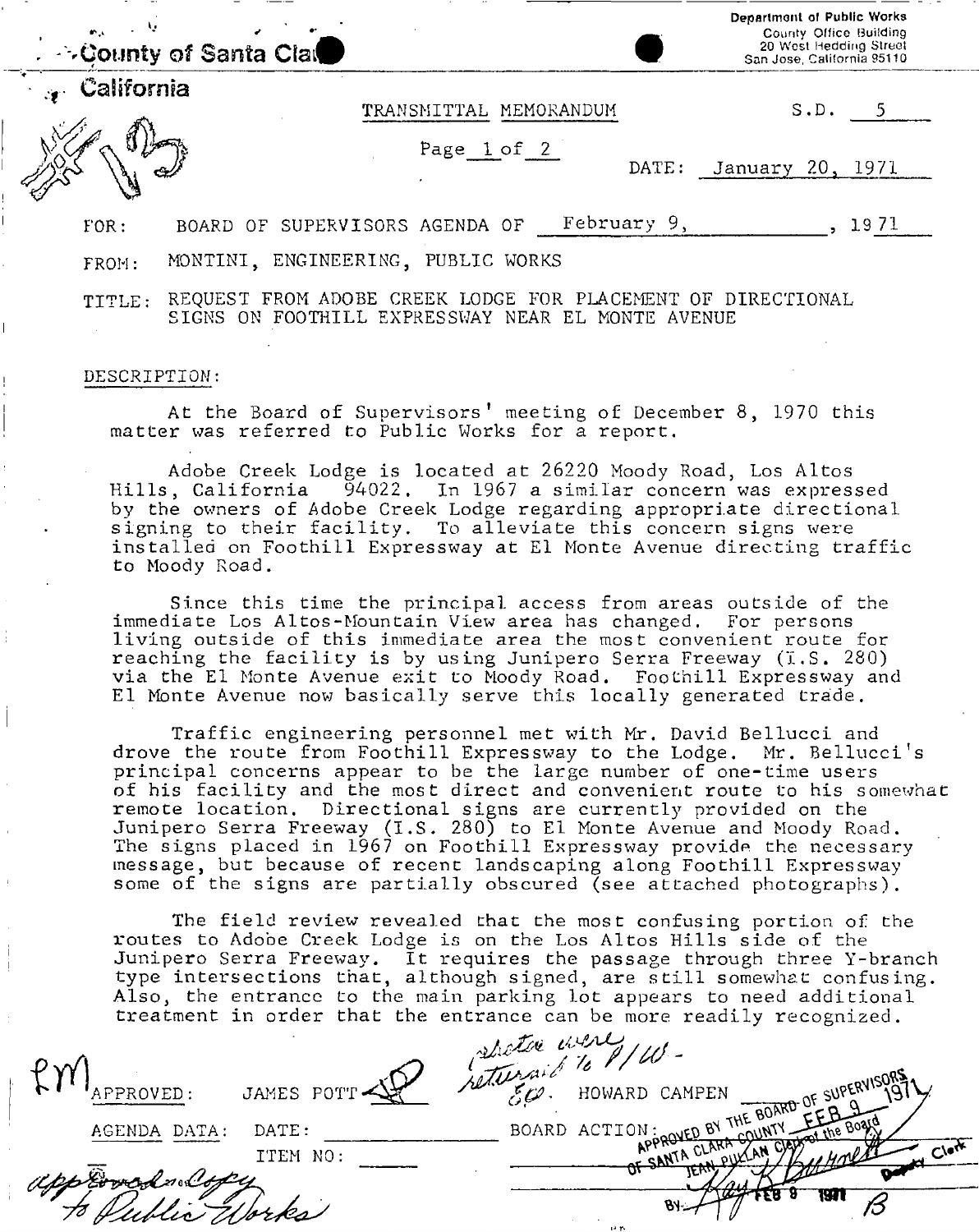$S.D. 5$ 

### TRANSMITTAL MEMORANDUM

DATE: January 20, 1971

### DATE OF AGENDA: February 9, 1971

TITLE: REQUEST FROM ADOBE CREEK LODGE FOR PLACEMENT OF DIRECTIONAL SIGNS ON FOOTHILL EXPRESSWAY NEAR EL MONTE AVENUE

In general it has been County policy not to place or allow<br>tional signs to private enterprises on public highways. If directional signs to private enterprises on public highways. this policy were to be reversed, chaos could be anticipated, and traffic service and safety would be greatly diminished. Also, excessive signing would probably prevail, creating clutter which normally results in driver confusion and detracts from the aesthetic aspects of the highway. The County, and some cities as well, have devoted considerable effort on expressway landscaping to create more aesthetic roadways in our County.

It is our recommendation that the existing signs be replaced with new and properly located signs having a message as shown on the attached plat. The signs would provide a very clear message of the approaching cross street and the direction to Moody Road, the street on which the Adobe Creek Lodge is located. Signing in this manner would reinforce and be consistent with the existing signing provided on the Junipero Serra Freeway. This problem would also be alleviated somewhat if the signs in Los Altos Hills southerly of Junipero Serra Freeway were more definitive in nature.

It is further suggested that the management of Adobe Creek Lodge consider providing a simple map (with particular emphasis placed on locating Moody Road) in their advertisement and brochures as do many other organizations located in remote areas.

LM:RMS:vlh

attachments

cc: Mr. David Bellucci, Owner-Manager of Adobe Creek Lodge

Mr. Murl M. Fritschle, Town Manager, Town of Los Altos Hills

 $\frac{6077}{205}$  PAGE 2 of 2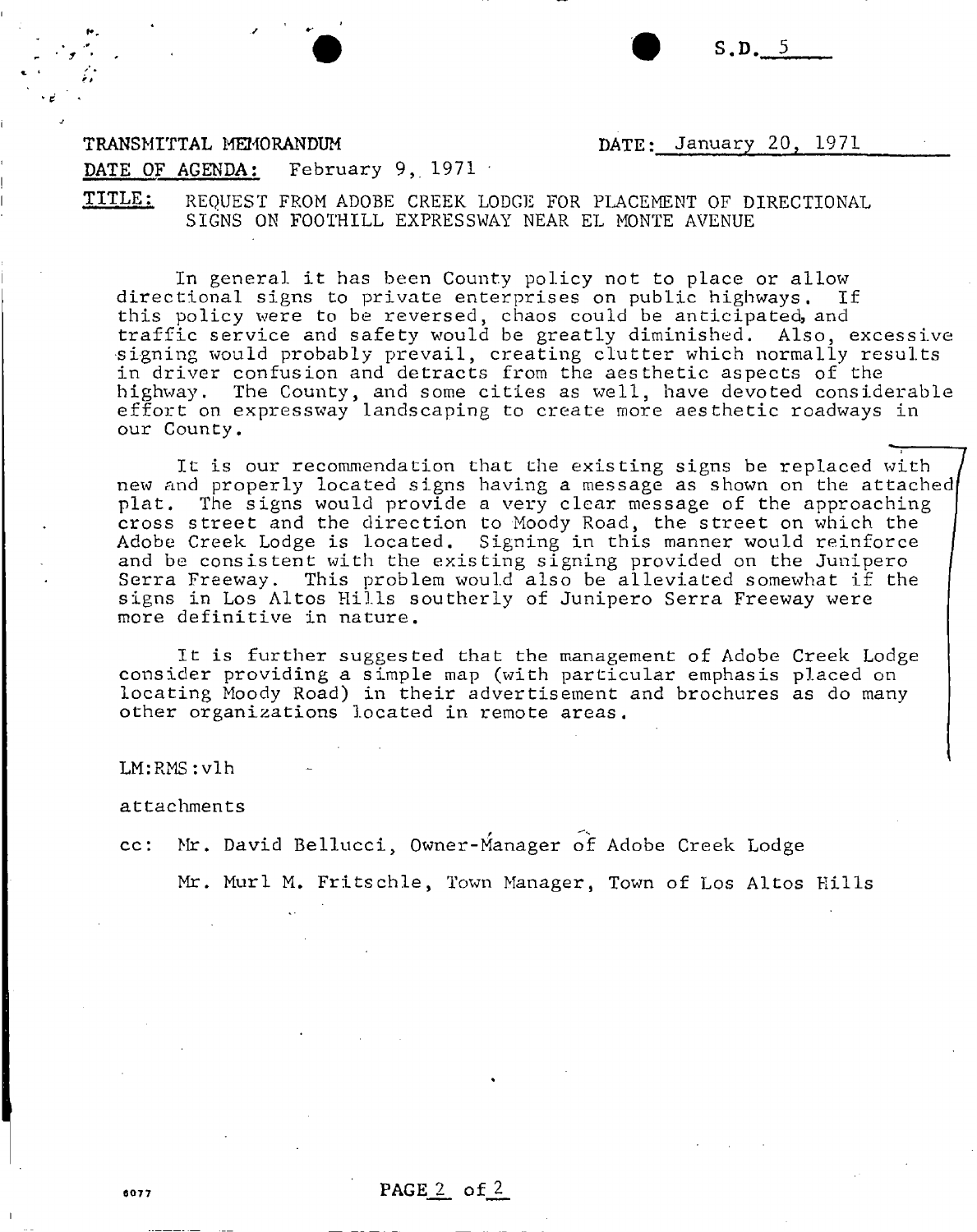| December 4, 1970<br>YOUR COMMUNICATION REGARDING informational sign directing people to Moody Road<br>WAS PLACED ON THE BOARD'S AGENDA FOR TURSCAY. DECEMber 8. 1970. at approx. 10:00 AM.<br>kb<br>December 8, 1970 |
|----------------------------------------------------------------------------------------------------------------------------------------------------------------------------------------------------------------------|
|                                                                                                                                                                                                                      |
|                                                                                                                                                                                                                      |
|                                                                                                                                                                                                                      |
|                                                                                                                                                                                                                      |
|                                                                                                                                                                                                                      |
|                                                                                                                                                                                                                      |
|                                                                                                                                                                                                                      |
|                                                                                                                                                                                                                      |
|                                                                                                                                                                                                                      |
|                                                                                                                                                                                                                      |
|                                                                                                                                                                                                                      |
|                                                                                                                                                                                                                      |
|                                                                                                                                                                                                                      |
|                                                                                                                                                                                                                      |
|                                                                                                                                                                                                                      |
|                                                                                                                                                                                                                      |
| <b>XXXX</b>                                                                                                                                                                                                          |
|                                                                                                                                                                                                                      |
| February 9, 1971                                                                                                                                                                                                     |
| REMARKS. The Board of Supervisors at its meeting of February 9, 1971, approved                                                                                                                                       |
| the recommendation of the Public Works Department relative to directional                                                                                                                                            |
| signs on Foothill Expressway near El Monte Avenue. Although a copy of                                                                                                                                                |
| this report was mailed you by that department, we are enclosing another                                                                                                                                              |
|                                                                                                                                                                                                                      |
|                                                                                                                                                                                                                      |
| Jean Pullan<br>CLERK/BOARD OF SUPERVISORS                                                                                                                                                                            |
|                                                                                                                                                                                                                      |
|                                                                                                                                                                                                                      |

٠.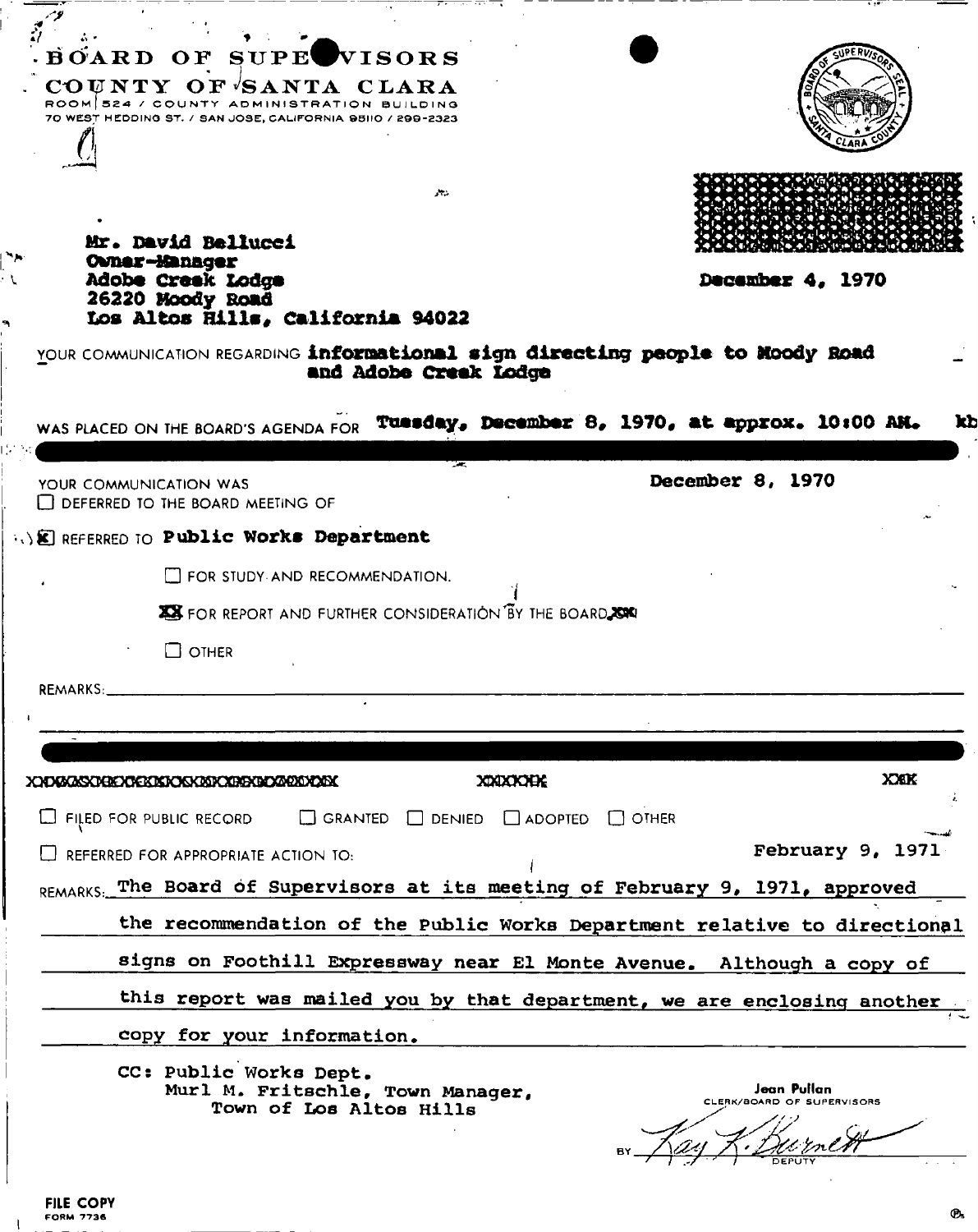# **County of Santa Clara**

the contract of the contract of the contract of

## **California**

 $\sim$   $\sim$ 

Date  $December 10$ ,  $19.70$ 

The Board of Supervisors at its meeting of **December 8** , 19 70

Referred to **Public Works Department** Department

Agenda Item # 11 Description \_\_ Letter from Adobe Creek Lodge relative to \_\_

## **directional sign.**

Directive Study and Recommendation XXX Report Preparation of Necessary Papers **Example 2** Appropriate Action Reply to Writer

Remarks

ATTEST: JEAN PULLAN, Clerk of the Board  $\overline{\mathbb{S}}$ <sub>7844</sub> cc: Adobe Creek Lodge Ltr. By Marjorie Sawver **Adobe Creek Lodge Ltr.** By Marjorie Sawver

the community of the control of the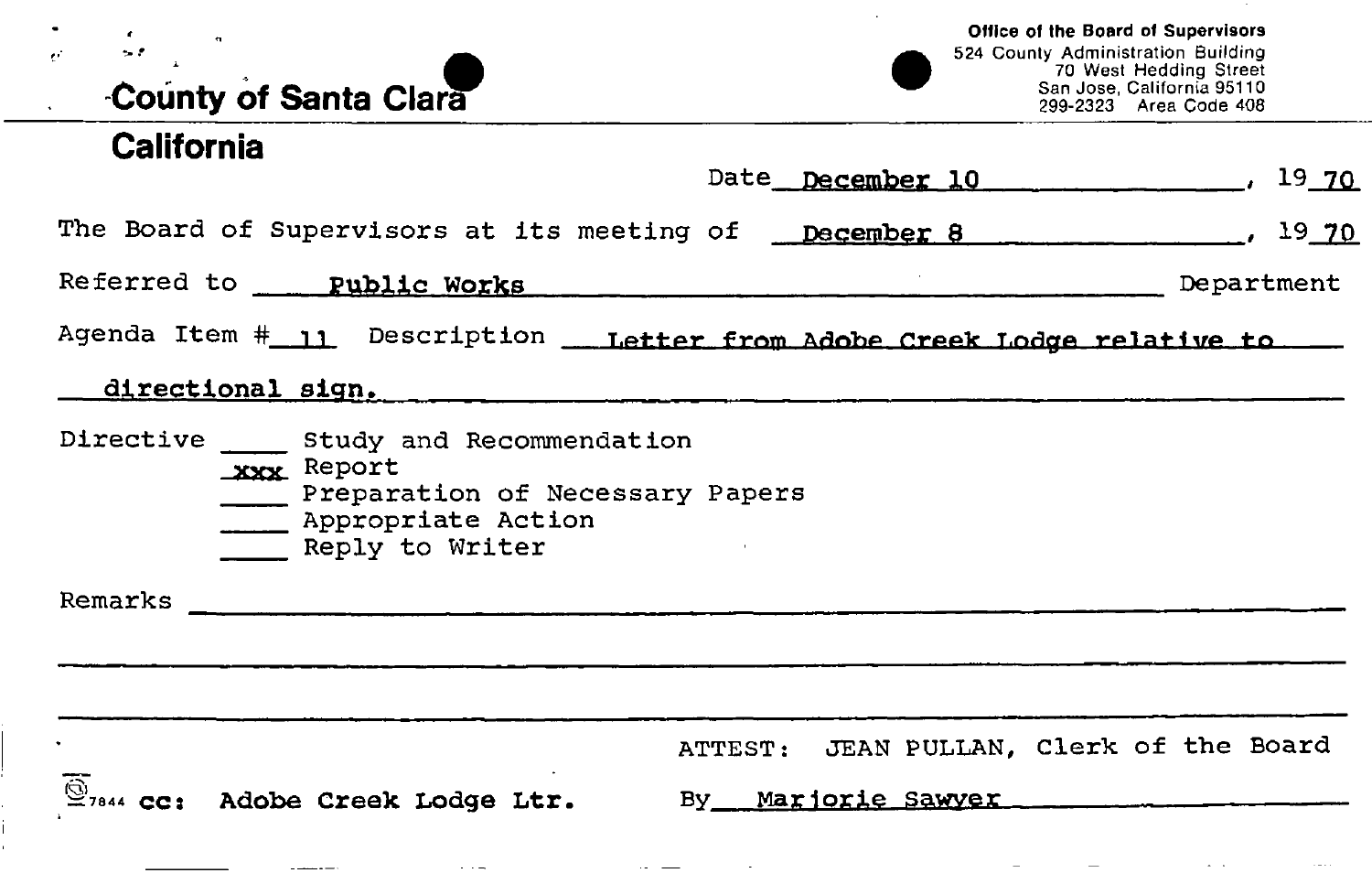26220 MOODY ROAD 948-448 7

November 30, 197O

*S altos* 

 $\bullet$ 

**1 H E B \*** OlH'U s

LOS ALTOS HILLS, CALIFORNIA 94022

Board of Supervisors 70 West Hedding Street San Jose, California

Dear Sirs:

On February 27, 1967, a request was made to the Board of Supervisors for authorization to replace certain highway directional signs that were at the intersection of Fremont-El Monte Avenues prior to the construction of the Foothill Expressway. The signs were to direct many patrons to the long established Adobe Creek Lodge facilities.

At that time, through the Board of Supervisors and County Public Works Department, signs were approved indication the direction to Moody Road which is the street on which we are located. The primary signs were placed on the center divider strip on the Expressway. Over the past few years we have found both the location of the signs and the wording on the signs to be somewhat confusing to many people attempting to locate Adobe Creek Lodge. In addition, the landscape planted in the center divider has grown to the point that it now obliterates the existing sign.  $\overline{1}$   $\overline{1}$   $\overline{1}$   $\overline{1}$   $\overline{1}$   $\overline{1}$   $\overline{1}$   $\overline{1}$   $\overline{1}$   $\overline{1}$   $\overline{1}$   $\overline{1}$   $\overline{1}$   $\overline{1}$   $\overline{1}$   $\overline{1}$   $\overline{1}$   $\overline{1}$   $\overline{1}$   $\overline{1}$   $\overline{1}$   $\overline{1}$   $\overline{1}$   $\overline{1}$   $\overline{$ 

More than a quarter of a million people a year use our facilities on a one-time basis. These people are very dependent upon a directional sign in order to locate the Lodge. Clearly marked signs are vital as a means of traffic control.

Therefore, I would like to request that a sign reading Adobe Creek Lodge, with an arrow pointing in the appropriate direction, be installed, at my expense if necessary, on the existing large green and white signs that mark El Monte Road. This could be a simple sign attached to the existing framework located on the Expressway.

Your affirmative consideration on this matter would be greatly appreciated.

Owner-Manager Adobe Creek Lodge

cc: Department of Public Works, Santa Clara County Planning Dept., City of Los Altos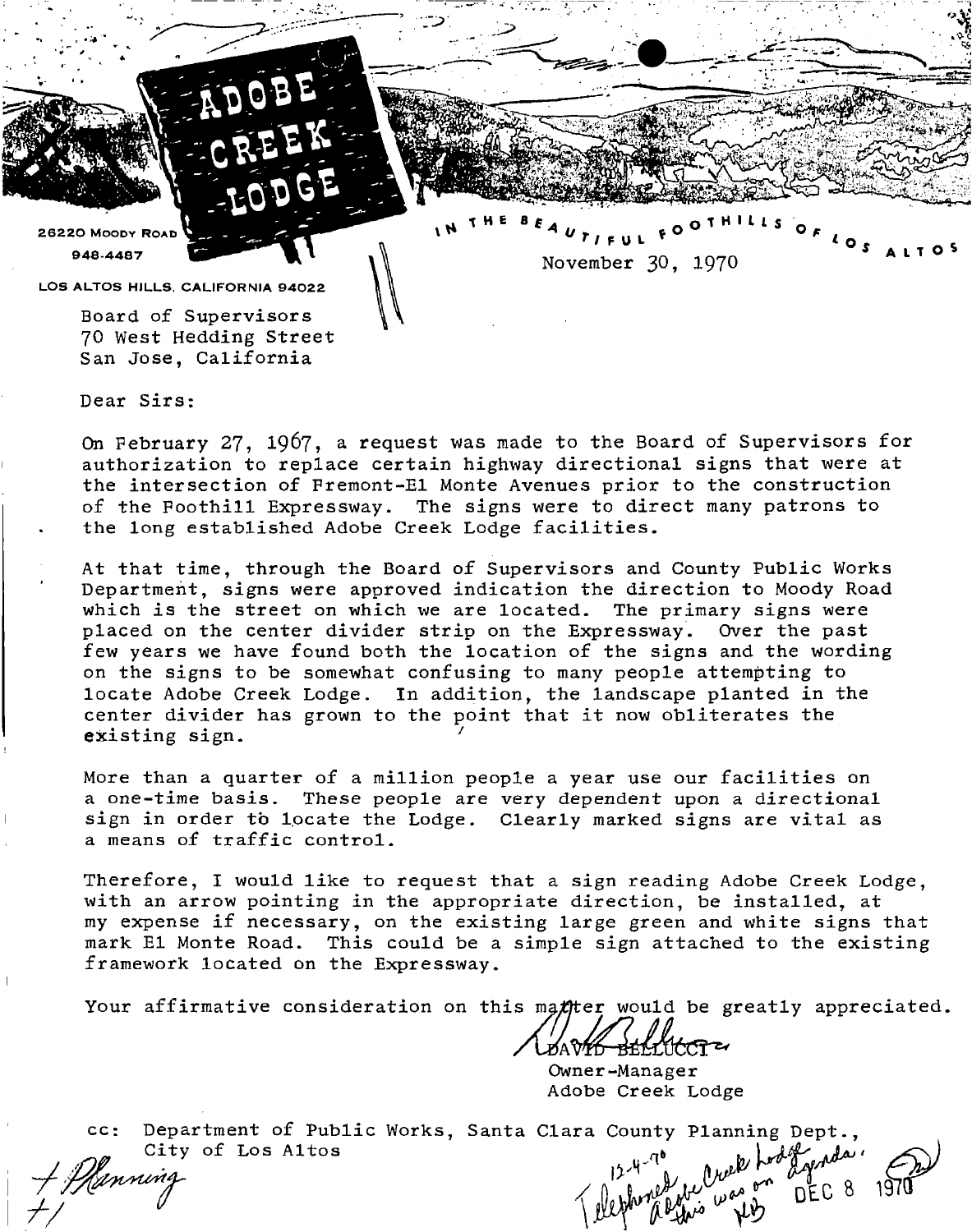$\frac{1}{2}$  $\hat{\mathcal{O}}$  $\cdot$ 

SBOSIABE IS THE UNITED

UEC  $\angle$  12 01 FM  $n$ <br>CCC  $\angle$  7 OF<br>SANTA CLARA

 $\frac{1}{2}$ ÿ,

د ل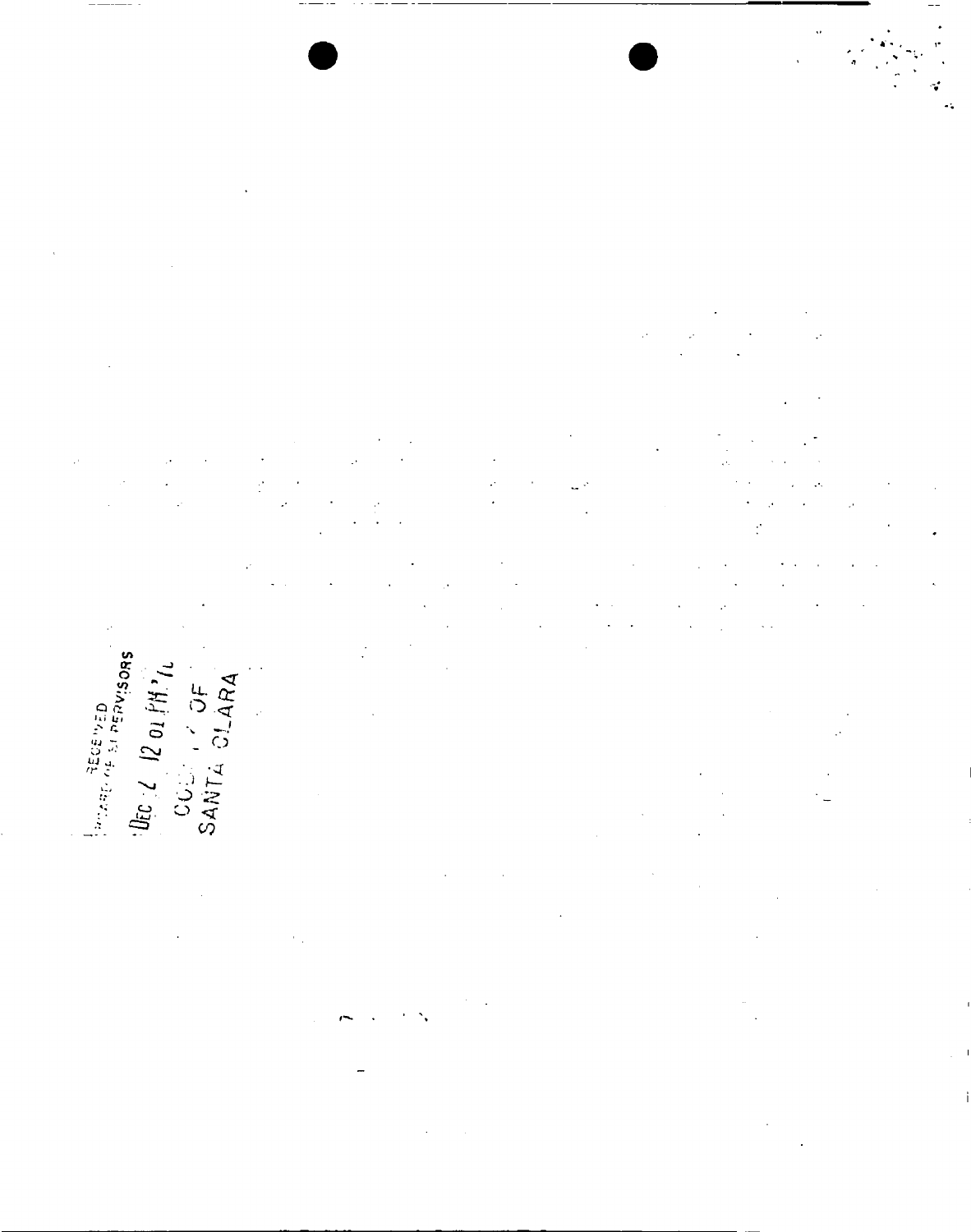April 18, 1967 - — -

Board of Supervisors Santa Clara County 70 West Hedding Santa Clara, California

Gentlemen:

About six weeks ago a letter was sent to your Board requesting the permanent installation of directional signs at the corner of El Monte and the Foothill Expressway as a means of informing the vast number of users of our facility as to the proper place to turn.

I understand this request was turned over to the Department of Public Works. I hereby request that the item be removed from the Department of Public Works and placed on the agenda of the Board of Supervisors.

Sincerely yours,

DAVID BELLUCCI Executive Director

DB/mr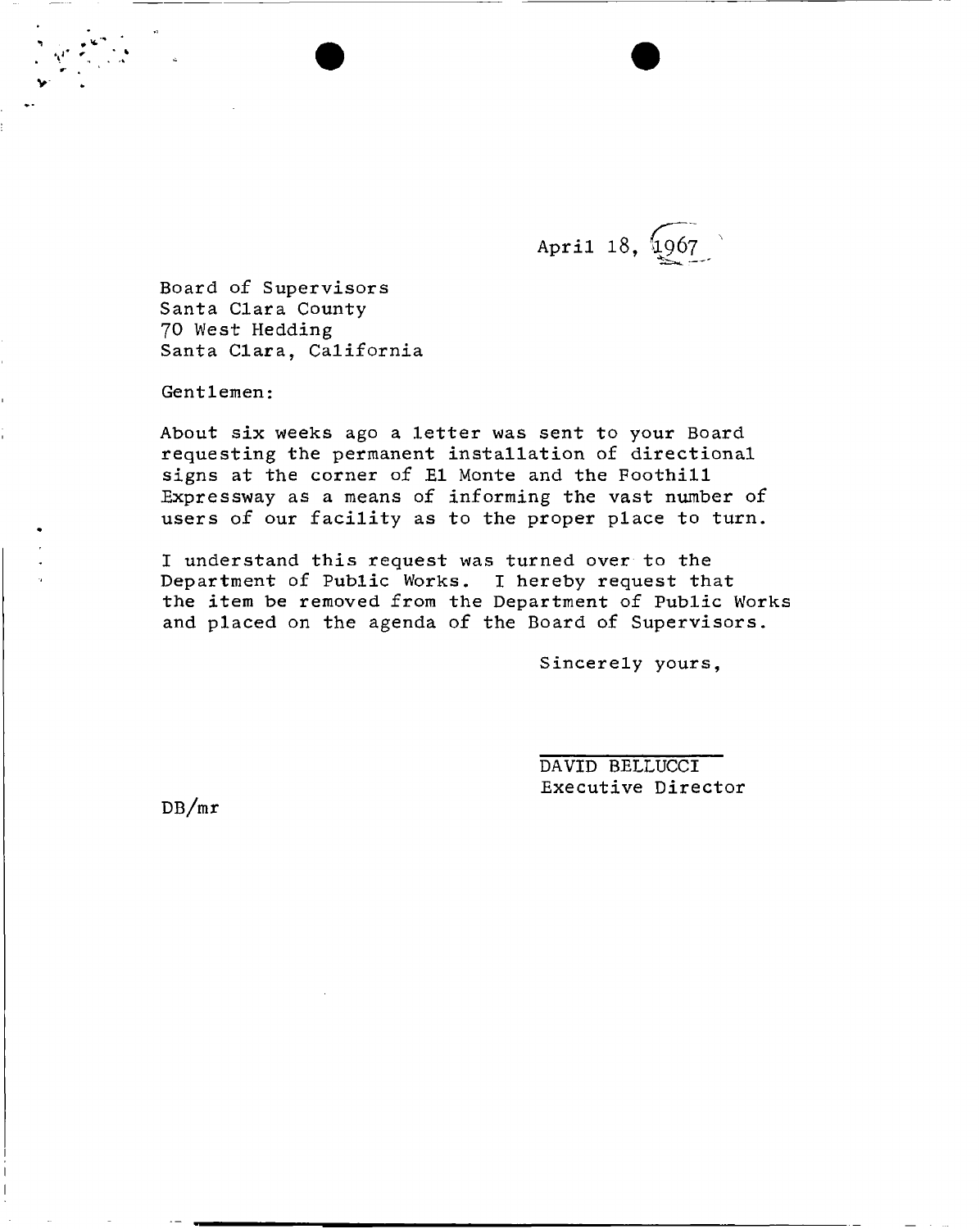$\ddot{\cdot}$  $\frac{1}{2}$ 不可 化  $\ell\neq\ell$  .

s tomolia n'h

A decision is the set of the set of the set of the set of the set of the set of the set of the set of the set of the set of the set of the set of the set of the set of the set of the set of the set of the set of the set o

Ruanji AEGENED<br>Ruanji AE Si PEPVISORS

Occ  $\angle$   $|2$  or  $i\hslash$   $\gamma_{\nu}$ 

 $\overline{\mathbb{C}}$ 

 $\mathcal{F}(\mathcal{F})$  , and  $\mathcal{F}(\mathcal{F})$ 

 $\sim 10^{-4}$ 

 $\sim$   $\sim$